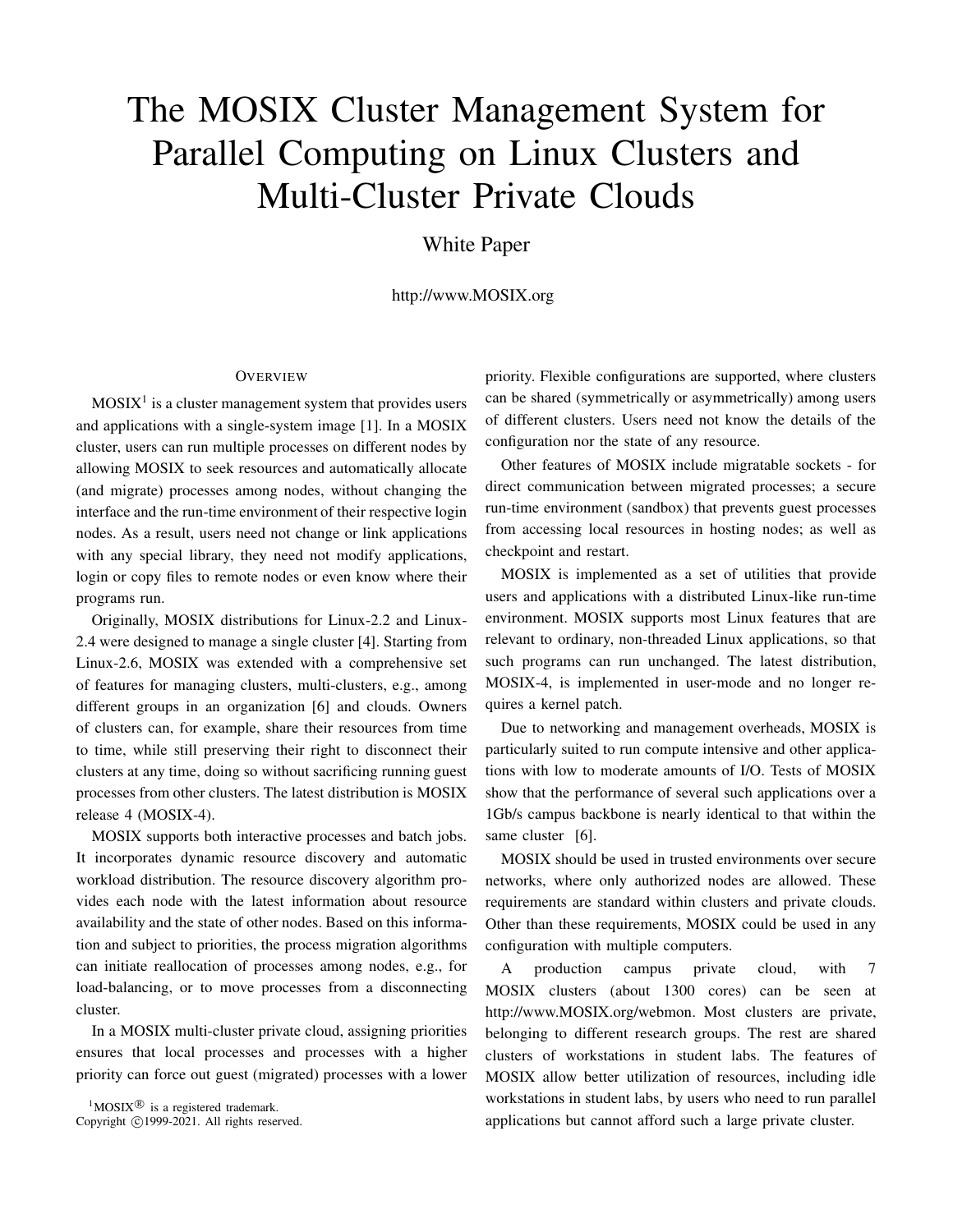#### II. BUILDING BLOCKS

This section describes the two building blocks of MOSIX: configurations and processes.

# *A. Configurations*

A MOSIX *cluster* is a set of connected servers and workstations (nodes), that are administrated by a single owner and run the same version of MOSIX. In a MOSIX cluster, each node maintains information about availability and the state of resources in the other nodes, see Sec.III-A for details.

A MOSIX multi-cluster private *cloud* is a collection of MOSIX clusters that run the same version of MOSIX and are configured to work together. A MOSIX cloud usually belongs to the same organization, but each cluster may be administrated by a different owner or belong to a different group. The cluster-owners are willing to share their computing resources at least some of the time, but are still allowed to disconnect their clusters from the cloud at any time.

In a MOSIX cloud, each node maintains information about the availability and state of resources of the other nodes in all the connected clusters. Different clusters may (or may not) have a shared environment such as a common NFS file-system. Nevertheless, MOSIX processes can run in remote clusters while still using the environment provided by their respective private home clusters. From the user's perspective, MOSIX transforms such a cloud into a single cluster by preserving the user's local run-time environment.

In MOSIX clouds there is usually a high degree of trust, i.e., a guarantee that applications are not viewed or tampered with when running in remote clusters. Other possible safety requirements are a secure network and that only authorized nodes, with identifiable IP addresses, are included.

## *B. Processes*

MOSIX processes are usually user applications that are suitable and can benefit from migration. MOSIX processes are created by the "mosrun" command. MOSIX processes are started from standard Linux executables, but run in an environment that allows each process to migrate from one node to another. The node in which a process was created is called its home-node. [4]. Child processes of MOSIX processes remain under the MOSIX discipline (with the exception of the native utility, that allows programs, mainly shells, already running under mosrun, to spawn children in native Linux mode). Below, all references to processes mean MOSIX processes.

#### III. UNIQUE FEATURES OF MOSIX

The unique features of MOSIX are intended to provide users and applications with the impression of running on a single system.

### *A. Resource discovery*

Resource discovery is performed by an on-line information dissemination algorithm, providing each node in all the clusters with the latest information about availability and the state of system-wide resources [2]. The algorithm is based on a randomized gossip dissemination, in which each node regularly monitors the state of its resources, including the CPU speed, current load, free and used memory, etc. This information, along with similar information that has been recently received by that node is routinely sent to randomly chosen nodes. A higher probability is given to choosing target nodes in the local cluster.

Information about newly available resources, e.g., nodes that have just joined, is gradually disseminated across the active nodes, while information about disconnected nodes is quickly phased out. A study of bounds for the age properties and the rates of propagation of the above algorithm was presented in [2].

# *B. Process migration*

MOSIX supports (preemptive) process migration [4] among nodes in a cluster and in a cloud. Process migration can be triggered either automatically or manually. The migration itself amounts to copying the memory image of the process and setting its run-time environment. To reduce network occupancy, the memory image is often compressed using LZOP [9].

Automatic migrations are supervised by on-line algorithms that continuously attempt to improve the performance, e.g., by load-balancing; by migrating processes that requested more than the available free memory (assuming that there is another node with sufficient free memory); or by migrating processes from slower to faster nodes. These algorithms are particularly useful for applications with unpredictable or changing resource requirements and when several users run simultaneously.

Automatic migration decisions are based on (run-time) process profiling and the latest information on availability of resources, as provided by the information dissemination algorithm. Process profiling is performed by continuously collecting information about its characteristics, e.g., size, rates of system-calls, volume of IPC and I/O. This information is then used by competitive on-line algorithms [7] to determine the best location for the process. These algorithms take into account the respective speed and current load of the nodes, the size of the migrated process vs. the free memory available in different nodes, and the characteristics of the processes. This way, when the profile of a process changes or when new resources become available, the algorithm automatically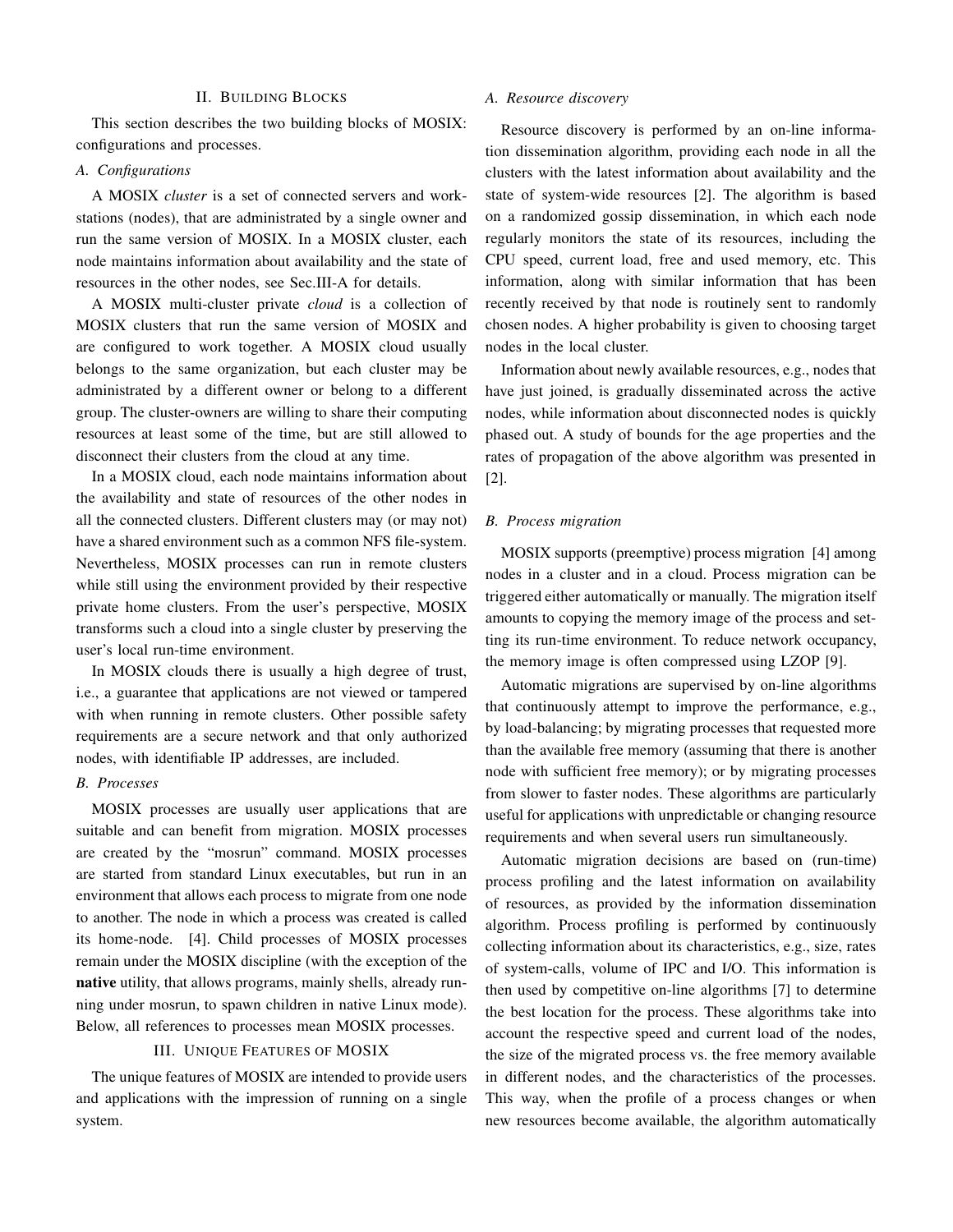responds by considering reassignment of processes to better locations.

# *C. The run-time environment*

MOSIX is implemented as a software layer that allows applications to run in remote nodes, away from their respective home-nodes. This is accomplished by intercepting all systemcalls, then if the process was migrated, most of its system-calls are forwarded to its home-node, where they are performed on behalf of the process as if it was running in the home-node, then the results are sent back to the process.

In MOSIX, applications run in an environment where even migrated processes seem to be running in their home-nodes. As a result, users do not need to know where their programs run, they need not modify applications, link applications with any library, login or copy files to remote nodes. Furthermore, file and data consistency, as well as most traditional IPC mechanisms such as signals, semaphores and process-ID's are intact.

The outcome is a run-time environment where each user gets the impression of running on a single computer. The drawback of this approach is increased overheads, including management of migrated processes and networking.

*1) Overhead of migrated processes:* The following four real-life applications, each with a different amount of I/O, illustrate the overhead of running migrated processes. The first application, RC, is an intensive CPU (satisfiability) program. The second application, SW (proteins sequences), uses a small amount of I/O. The third program, JELlium (molecular dynamics), uses a larger amount of I/O. Finally, BLAT (bioinformatics) uses a moderate amount of I/O.

We used identical Xeon 3.06GHz servers that were connected by a 1Gb/s Ethernet and ran each program in three different ways:

- 1) As a local (non-migrated) process.
- 2) As a migrated MOSIX process to another node in the same cluster.
- 3) As a migrated MOSIX process to a node in a remote cluster, located about 1 KM away.

The results (averaged over 5 runs) are shown in Table I. The first four rows show the Local run-times (Sec.), the total amounts of I/O (MB), the I/O block size (KB) and the number of system-calls performed by each program. The next two rows list the run-times of migrated MOSIX processes and the slowdowns (vs. the Local times) in the same cluster. The last two rows show the run-times and the slowdowns in the remote cluster across campus.

TABLE I LOCAL VS. REMOTE RUN-TIMES (SEC.)

|                       | RC    | SW                | <b>JEL</b> | BLAT  |
|-----------------------|-------|-------------------|------------|-------|
| Local                 | 723.4 | 627.9             | 601.2      | 611.6 |
| Total I/O (MB)        |       | 90                | 206        | 476   |
| I/O block size        |       | $32\overline{KB}$ | 32KB       | 64KB  |
| <b>Syscalls</b>       | 3,050 | 16,700            | 7.200      | 7,800 |
| Same cluster          | 725.7 | 637.1             | 608.2      | 620.1 |
| Slowdown              | 0.32% | 1.47%             | 1.16%      | 1.39% |
| <b>Remote cluster</b> | 727.0 | 639.5             | 608.3      | 621.8 |
| Slowdown              | 0.50% | 1.85%             | 1.18%      | 1.67% |

Table I shows that with a 1Gb/s Ethernet, the average slowdown (vs. the Local times) of all the tested programs was 1.085% in the same cluster, and 1.3% across campus, an increase of only 0.215%. These results confirm the claim that MOSIX is suitable to run compute bound and applications with moderate amounts of I/O over fast networks.

*2) Migratable sockets:* Migratable sockets allow processes to exchange messages by direct communication, bypassing their respective home-nodes. For example, if process X whose home-node is A and runs on node B wishes to send a message over a socket to process Y whose home-node is C and runs on node D, then without a migratable socket, the message has to pass over the network from B to A to C to D. Using direct communication, the message will pass directly from B to D. Moreover, if X and Y run on the same node, then the network will not be used at all.

To facilitate migratable sockets, each MOSIX process can own a "mailbox". MOSIX Processes can send messages to mailboxes of other processes anywhere in other clusters (that are willing to accept them).

Migratable sockets make the location of processes transparent, so the senders do not need to know where the receivers run, but only to identify them by their home-node and process-ID (PID) in their home-node.

Migratable sockets guarantee that the order of messages per receiver is preserved, even when the sender(s) and receiver migrate several times.

*3) A secure run-time environment:* The MOSIX software layer guarantees that a migrated (guest) process cannot modify or even access local resources other than CPU and memory in a remote (hosting) node. Due care is taken to ensure that those few system-calls that are performed locally, cannot access resources in the hosting node, while the majority are forwarded to the home-node of the process. The net result is a secure runtime environment (sandbox), protecting the host from stray guest processes.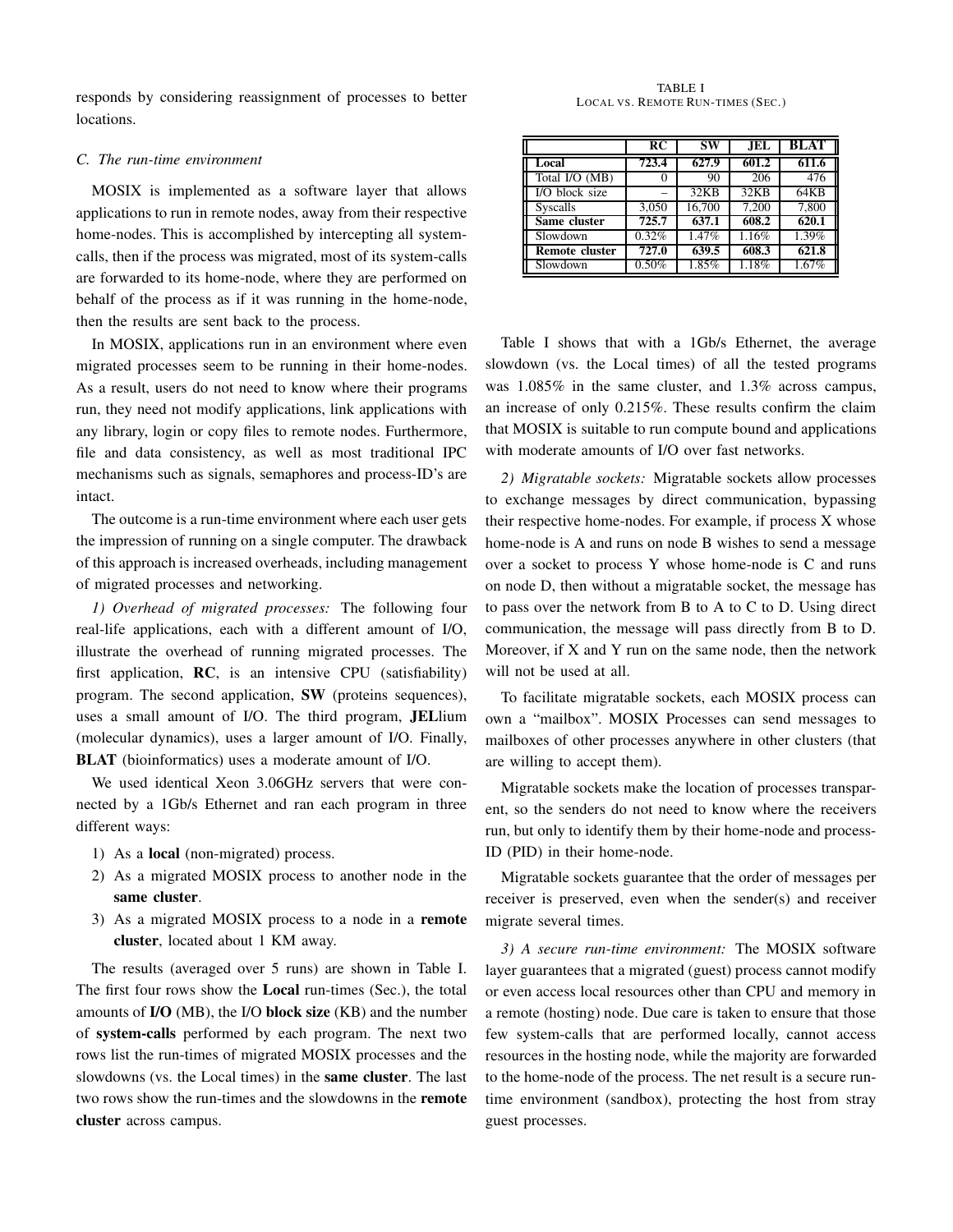## *D. The priority method*

The priority method ensures that local processes and processes with a higher priority can always move in and push out all processes with a lower priority. The priority method allows flexible use of nodes within and among groups. By default, guest processes are automatically moved out whenever processes of the cluster's owner or other more privileged processes are moved in.

Owners of clusters can determine from which other cluster they are willing to accept processes and which clusters to block. Processes from unrecognized clusters are not allowed to move in. Note that the priority applies to the home-node of each process rather than to where it happens to arrive from.

By proper setting of the priority, two or more private clusters can be shared (symmetrically or asymmetrically) among users of each cluster. Public clusters can also be set to be shared among users of private clusters.

# *E. Flood control*

Flooding can occur when a user creates a large number of processes, either unintentionally or with the hope that somehow the system will run it. Flooding can also occur when other clusters are disconnected or reclaimed, causing a large number of processes to migrate back to their respective homeclusters.

MOSIX has several built-in features to prevent flooding. For example, the load-balancing algorithm does not permit migration of a process to a node with insufficient free memory. Another example is the ability to limit the number of guest processes per node.

To prevent flooding by a large number of processes, including returning processes, each node can set a limit on the number of local processes. When this limit is reached, additional processes are automatically frozen and their memory images are stored in secondary storage. This method ensures that a large number of processes can be handled without exhausting the CPU and memory.

Frozen processes are reactivated in a circular fashion, to allow some work to be done without overloading the owner's nodes. Later, as more resources become available, the loadbalancing algorithm migrates running processes away, thus allowing reactivation of more frozen processes.

# *F. Disruptive configurations*

In a MOSIX cloud, authorized administrators of each private cluster can connect (disconnect) it to (from) the cloud at any time. In a Linux cluster, all open connections to other clusters are closed, which may result in losing running jobs. In the case of a MOSIX cluster, all guest processes (if any) are moved out

and all local processes that were migrated to other MOSIX clusters are brought back. Note that guest processes can be migrated to any available node in the cloud - not necessarily to their respective home-nodes. It is therefore recommended that users do not login and/or initiate processes from remote MOSIX clusters, since if they did so, then their processes would have nowhere to return.

*1) Long-running processes:* The process migration, the freezing and the gradual reactivation mechanisms provide support to applications that need to run for a long time, e.g., days or even weeks, in different clusters. As explained above, before a MOSIX cluster is disconnected, all guest processes are moved out. These processes are frozen in their respective home-nodes and are gradually reactivated when system-wide MOSIX nodes become available again. For example, long processes from one department migrate at night to unused nodes in another department. During the day most of these processes are frozen in their home-cluster until the next evening.

# IV. OTHER SERVICES

This section describes additional services that are provided to MOSIX processes.

# *A. Checkpoint and recovery*

Checkpoint and recovery are supported for most computational MOSIX processes. When a process is checkpointed, its image is saved to a file. If necessary, the application can later be recovered from that file and continue to run from the point it was last checkpointed. Checkpoints can be triggered by the program itself, by a manual request or can automatically be taken periodically.

Some processes cannot be checkpointed and other processes may not run correctly after recovery. For example, for security reasons checkpoint of processes with setuid/setgid privileges is not permitted. In general, checkpoint and recovery are not supported for processes that depend heavily on their Linux environment, such as processes with open pipes or sockets.

Processes that can be checkpointed but may not run correctly after being recovered include processes that rely on process-ID's of either themselves or other processes; processes that rely on parent-child relations; processes that rely on terminal job-control; processes that coordinate their input/output with other running processes; processes that rely on timers and alarms; processes that cannot afford to lose signals; and processes that use system-V semaphores and messages.

# *B. Running in a virtual machine*

MOSIX can run in native Linux mode or in a Virtual Machine (VM). In native mode, performance is slightly better [8],